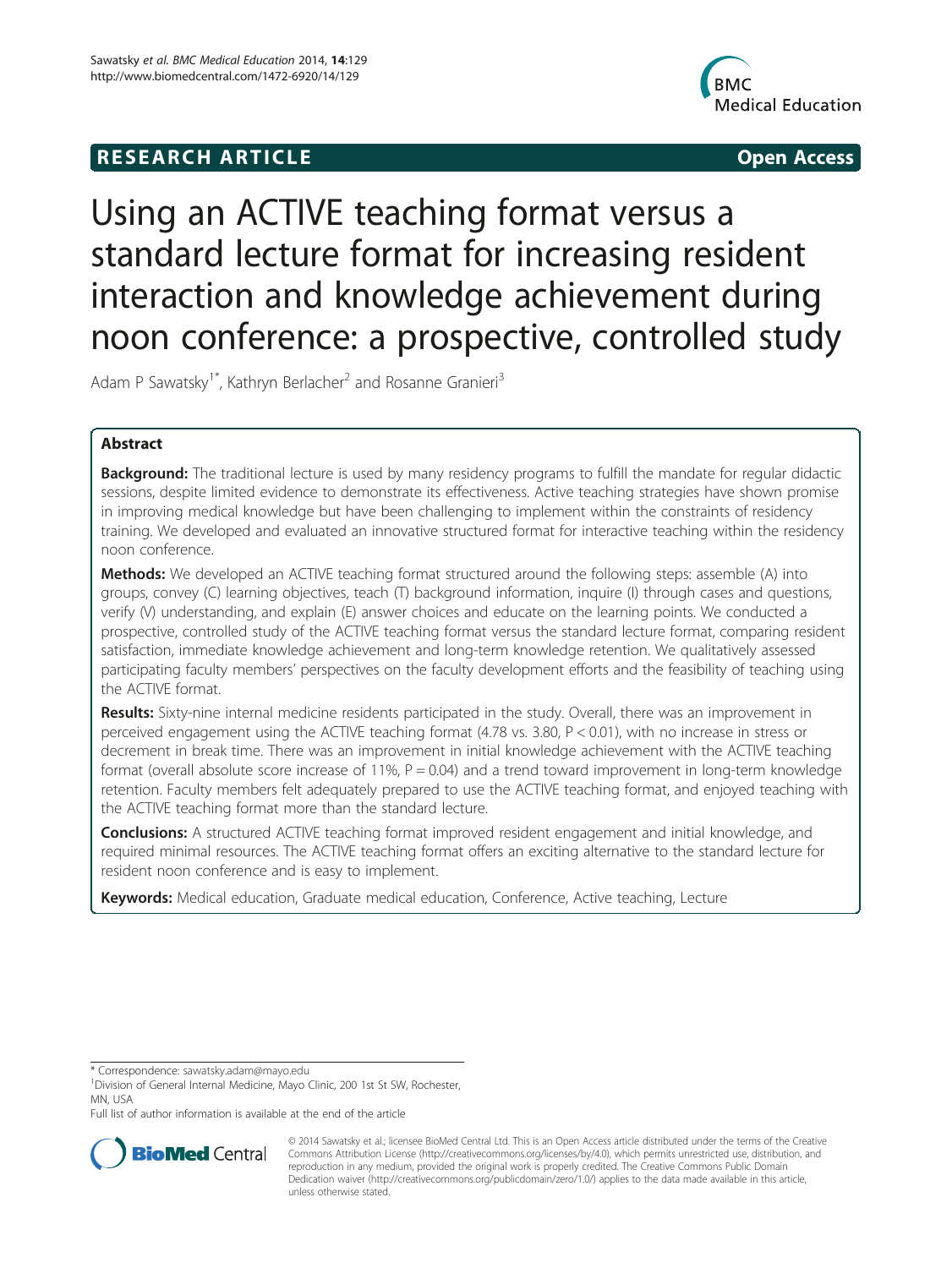# Background

Within the Next Accreditation System, the Accreditation Council for Graduate Medical Education (ACGME) has established milestones within each of the core competencies [\[1](#page-5-0)]. To achieve the milestones for medical knowledge, the ACGME common program requirements mandate regularly scheduled didactic sessions, but allow flexibility for innovation in this area [[2\]](#page-5-0).

Traditional lecture within a noon conference setting has been the standard format for fulfilling the ACGME mandate [\[3](#page-5-0)]. There has been little data to support the lecture format, and most studies evaluating noon conference have shown no improvements in knowledge retention [[4-6\]](#page-5-0) or scores on national standardized exams [\[7](#page-5-0)-[11](#page-5-0)]. We also know that residents desire an alternative to the traditional lecture that is more consistent with adult learning theory [\[12\]](#page-5-0). This lack of support has stimulated educators to develop new teaching strategies.

The choice of teaching method needs to be consistent with the learning goals [\[13\]](#page-5-0). The goal knowledge accumulation in residency is to equip residents for the "personal responsibility for the care of individual patients [\[2](#page-5-0)]," and therefore demands the ability to transfer that knowledge from the learning environment to actual patient care. Active learning can engage students in the learning process, and if questions are asked appropriately, can help learners move beyond knowledge acquisition to transfer of information to the patient environment [\[13,14](#page-5-0)].

Subsequently there have been several attempts to study other formats for teaching residents, including small groups, practice-based learning and team-based learning [[15](#page-5-0)-[17\]](#page-5-0). While there is excitement for the use of these formats, there are challenges in implementing them, including changes in the residency structure and increases in faculty development and oversight [[17,18\]](#page-5-0).

Because of the limitations of using the standard lecture and the challenges with other active teaching formats, we developed a new structured ACTIVE teaching format that would be easy to implement within resident noon conference. In this study, we sought to answer the following question: will the ACTIVE teaching format improve residents' 1) satisfaction with learning; 2) immediate knowledge achievement; and 3) long-term knowledge retention. Additionally, we wanted to explore the faculty members' responses to teaching using the ACTIVE format.

# Methods

#### Setting

The structured ACTIVE teaching format was developed and studied at the University of Pittsburgh Internal Medicine Residency Program. As part of the current curriculum, a standard noon conference lecture series is given twice weekly, with topics that rotate throughout a threeyear cycle. Lectures are given by the same faculty member twice at two separate locations, a university-based hospital and a VA hospital. Both locations are set up with tables in rows, with several chairs at each table.

This study was approved by the University of Pittsburgh Institutional Review Board.

#### Structured format for ACTIVE teaching

In 2012, we conducted focus groups of residents and faculty to assess learning preferences, teaching perspectives within the noon conference, and perceived barriers to active teaching [\[12\]](#page-5-0). Using this data, we constructed the ACTIVE teaching format to integrate principles of adult learning, to address residents' stated learning preferences and to facilitate faculty development in interactive teaching.

The ACTIVE teaching format facilitates small group interaction within a large group. It requires faculty members to focus on 3–5 learning points centered on cases and questions that allow for discussion (Table 1). This format outlines the following steps: learners assemble (A) into smaller groups (average 4 members). Before the lecture, chief residents distribute  $8\frac{1}{2}$   $\times$  11" cards with the letters A-E printed on them to each group. These cards are printed on different colors or patterns for each group, and have been laminated for recurrent use. The facilitator conveys  $(C)$  the 3–5 learning points and then teaches  $(T)$ a limited amount of background material (3–5 minutes). The facilitator presents a case and inquires (I) of the group using a question about patient management. Each group discusses the question for 2–3 minutes and comes to consensus on their best answer. The facilitator verifies (V) their understanding by having each group hold up the card with their answer simultaneously and then debriefs the groups on rationale behind their answer choices. Then, the facilitator explains (E) the answer choices and educates the residents on the learning point. This process of inquiring, verifying, explaining and educating is then repeated for each learning point. The points are summarized at the conclusion of the conference. Facilitators were instructed that the whole conference was to last 45 minutes.

We piloted the approach in June of 2012 to assess feasibility and congruence with resident learning preferences. The pilot conferences averaged 45 minutes, with each

| Table 1 Components of the ACTIVE teaching format |  |  |
|--------------------------------------------------|--|--|
| <b>ACTIVE teaching format</b>                    |  |  |

- Assemble into groups
- Convey learning objectives (3–5)
- Teach background information
- Inquire through cases and questions
- Verify understanding through voting with cards and debriefing the groups
- Explain answer choices and educate on the main learning points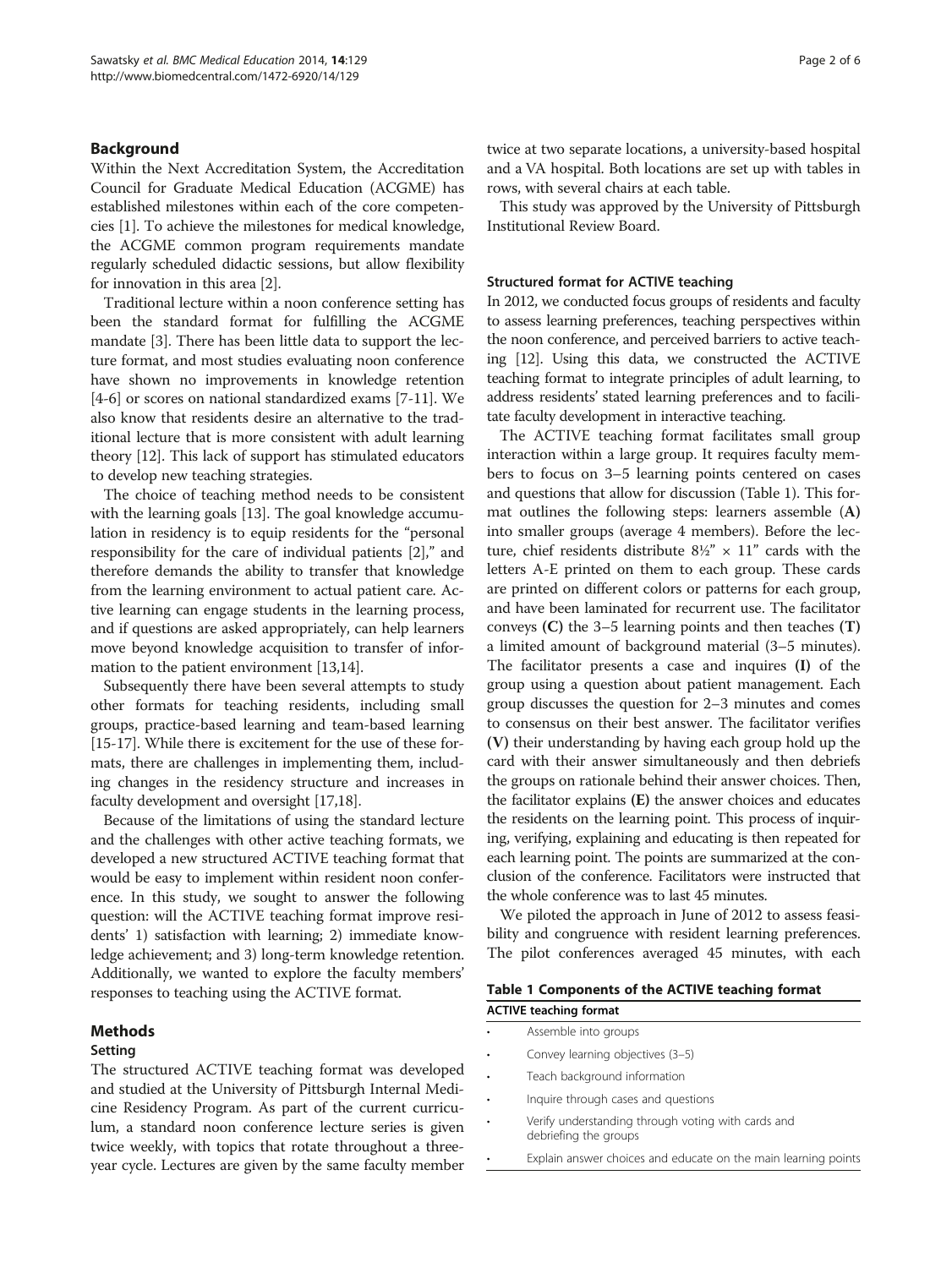cycle of inquiring, verifying, explaining and educating lasting 8–10 minutes.

# Study design

Using a faculty champion, we recruited four faculty members from the division of cardiology to participate in the study. Faculty members were chosen based on their willingness to participate in the study, and no one who desired to participate was excluded. For each topic, the faculty member gave the intervention conference using the ACTIVE format at the university-based hospital and the control conference using the standard lecture format at the VA hospital.

#### Faculty development

The study investigators gave a one-hour presentation on the new format to participating faculty and showed a video clip example. Faculty members chose their topics from the residency curriculum and were asked to develop or update a standard lecture on that topic. They were then to transform their lecture into the ACTIVE format. The principal investigator (AS) met with each faculty member for one hour to provide additional assistance, centered on developing focused learning points and case-based questions. All follow-up outside of these sessions was minimal and was done over e-mail.

#### Participants

We invited all categorical internal medicine, medicinepediatric, preliminary and transitional year residents to participate in the study. Residents had been randomly assigned to their hospital rotation and location at the beginning of the academic year. The study took place during the required noon conference series. Participants were chosen at random to win a 25 dollar gift card for their participation in the study, with an additional 25 dollar incentive for those participants who completed the entire study.

# Assessments

We assessed learner satisfaction, initial knowledge achievement and long-term knowledge retention. To assess learner satisfaction, we administered a survey evaluating residents' perceived gain in knowledge, appropriateness of content, clarity of learning points, relevance of learning points, engagement in learning, and enthusiasm of the lecturer. To evaluate the negative effects of the format change, we surveyed the stressfulness of the conference, the ability to take a break in their day and to eat lunch. The survey was given to each participant immediately following each lecture, and again 4–6 weeks after the lecture series ended. Each survey item was scored on a Likert scale from 1 to 5 (strongly disagree to strongly agree).

To assess initial knowledge achievement, we distributed 5 multiple-choice questions based on topics covered in

the conference. These questions were constructed similarly to those in the American Board of Internal Medicine certification exam. To assess long-term knowledge retention, we distributed 20 multiple-choice questions (the same 5 questions distributed at the end of each lectures) 4–6 weeks after the end of the lecture series.

To assess faculty satisfaction with using the ACTIVE format, we conducted semi-structured interviews to explore their comfort with preparation and delivery of the format. The interview guide was developed by the research team to reflect the important aspects of preparation and delivery of the ACTIVE format. The interviews were recorded. The recorded interviews were analyzed using thematic analysis. Major themes were identified by one of the authors (AS) and reviewed with the research team, including one of the facilitators, for accuracy.

Because of non-normal distributions, we compared resident satisfaction and initial knowledge achievement scores using the Wilcoxon rank sum test. We compared long-term knowledge retention using a two-sided t-test.

# Results

#### **Participants**

Of the 144 categorical internal medicine, medicinepediatric, preliminary and transitional year residents, 80 (56%) participated in the study; 54 residents (38%) participated in the initial assessment (Table 2). Not all residents attended each session, so the number of participants in each session is less than the total number of participants. The 4 participating faculty members ranged from third year cardiology fellow to senior faculty with more than 20 years of teaching experience. They presented conferences on four topics: pericarditis, ECG reading, congestive heart failure and endocarditis.

#### Table 2 Demographics of participating residents

| <b>Conference format</b>                    |                                      |  |  |  |
|---------------------------------------------|--------------------------------------|--|--|--|
| <b>ACTIVE teaching format</b><br>$(n = 45)$ | <b>Standard lecture</b><br>$(n = 9)$ |  |  |  |
|                                             |                                      |  |  |  |
| 25 (56%)                                    | 4 (44%)                              |  |  |  |
|                                             |                                      |  |  |  |
| 21 (47%)                                    | 7 (78%)                              |  |  |  |
| 9(20%)                                      | 0                                    |  |  |  |
| 15 (33%)                                    | 2(22%)                               |  |  |  |
|                                             |                                      |  |  |  |
| 35 (78%)                                    | 6 (67%)                              |  |  |  |
| 6 (13%)                                     | 2(22%)                               |  |  |  |
| 4 (9%)                                      | $1(11\%)$                            |  |  |  |
| 1.8                                         | 2.6                                  |  |  |  |
|                                             |                                      |  |  |  |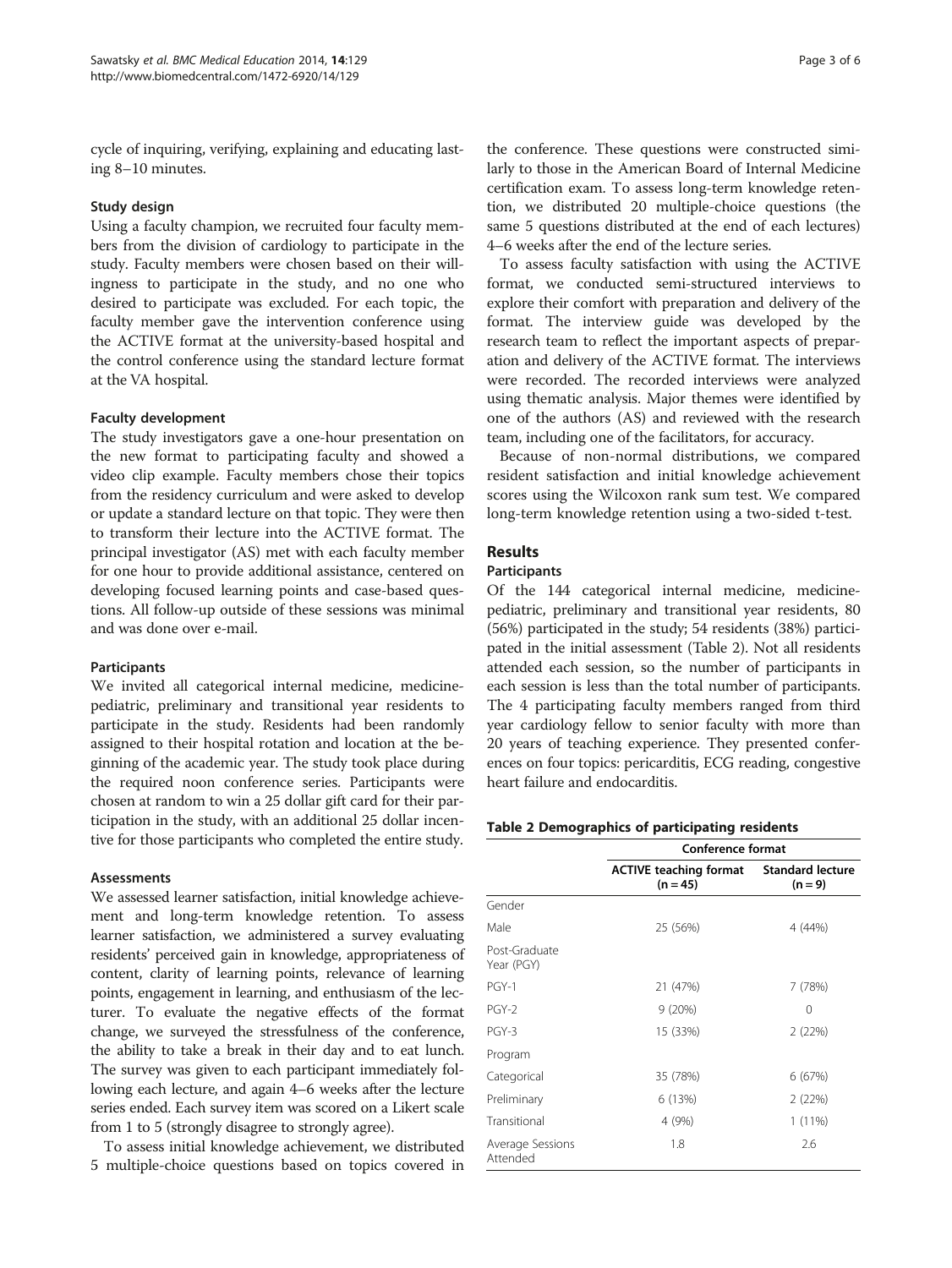## Resident satisfaction

For each individual topic, there was no difference between the ACTIVE teaching format and the standard lectures in residents' perceived knowledge gain, content appropriateness, or lecturer enthusiasm. For the ECG reading conference, the ACTIVE format demonstrated improvements in learning point clarity  $(4.84 \text{ vs. } 4.00, \text{ p} < 0.01)$  and relevance (4.94 vs. 4.5,  $p < 0.01$ ). There was a trend toward improved engagement using the ACTIVE format in all individual conferences. There were no differences in stressfulness or ability to take a break from clinical workload and eat lunch for any of the individual topics.

There was a statistically significant difference in overall engagement between the ACTIVE conference series and the standard lecture series (4.78 vs. 3.80,  $P < 0.01$ ), with no increase in stress or decrement in break time.

# Immediate knowledge achievement

Residents who attended the ACTIVE conference series scored higher on the immediate knowledge questions when compared to residents who attended the standard lecture series, with an absolute improvement in score of 11% (Table 3).

#### Long-term knowledge retention

Because of poor response to the retention knowledge test from the control group, we gave the same assessment to residents who did not attend any lecture in the study month. We compared the scores for those who attended ACTIVE conference series  $(n = 21)$  to non-attenders  $(n = 11)$ 26), finding a trend toward improvement in the ACTIVE conference group (71% vs.  $65\%$ , p = 0.15). Compared to the non-attenders, the ACTIVE conference group had more categorical residents (90% vs. 73%) and more residents who had a cardiology rotation in the previous 6 months (62% vs. 46%). The ACTIVE conference group had less upperlevel residents (62% vs. 81%) and less residents interested in cardiology (5% vs. 19%).

# Table 3 Immediate knowledge achievement with the ACTIVE teaching format versus the standard lecture format

| Immediate knowledge test |                              |    |                               |   |                      |  |  |  |
|--------------------------|------------------------------|----|-------------------------------|---|----------------------|--|--|--|
|                          | Active<br>teaching<br>format |    | Standard<br>lecture<br>format |   | P value<br>(Rank Sum |  |  |  |
|                          | Mean                         | n  | Mean                          | n | Test)                |  |  |  |
| Session 1 (Pericarditis) | 86%                          | 23 | 72%                           | 5 | 0.05                 |  |  |  |
| Session 2 (ECG)          | 70%                          | 29 | 65%                           | 4 | 0.50                 |  |  |  |
| Session 3 (CHF)          | 82%                          | 29 | 60%                           | 7 | 0.04                 |  |  |  |
| Session 4 (Endocarditis) | 75%                          | 21 | 73%                           | 6 | 0.67                 |  |  |  |
| Overall                  | 80%                          | 45 | 69%                           | 9 | 0.04                 |  |  |  |

#### Faculty satisfaction

Prior to participation in the study, faculty had two main reservations. They were concerned about learning the new ACTIVE teaching format, and asked to see a visual example before using the format. They also did not want to spend more time on the ACTIVE teaching format than they would usually spend preparing their standard lecture.

Faculty discussed the processes of preparing and delivering each of the conferences. Faculty members felt comfortable with the preparation in the ACTIVE teaching format. They took between 5–15 hours to prepare the talk, not significantly different than the time it would usually take them to prepare a standard lecture. The biggest challenges were developing good questions and limiting the amount of included information. Creating good questions that would generate discussion took some creativity, and they felt this is where the most assistance was needed. One faculty member reflected on this process, and felt like it caused her to put herself in the "learners' mindset." All faculty members felt that the amount of faculty development time was adequate, stating that the one-on-one sessions were the most beneficial for "bouncing ideas" off an expert and receiving feedback about the format. The video example used for faculty development was also useful.

All faculty members agreed that using the ACTIVE teaching format was enjoyable, and several faculty members felt more comfortable with this format compared to the standard lecture. They sensed that the residents were more engaged in the learning process, evidenced by eye contact, body language and increase in discussion. They appreciated the immediate feedback from learners using the cards, and the built in repetition and summarization. Faculty discussed the challenges of the group discussion; they felt they had limited ability to monitor the quality of group discussions. While there was more interaction among the learners, faculty members expressed some difficulty with interaction between the teacher and the learners.

The faculty agreed that they could present in this format again, and many expressed that it should be a requirement for the residency, if given adequate support from the program. Faculty members suggested areas for future exploration, including the appropriate size and composition of each small group, guidelines for faculty interaction and optimal topics for the format.

# **Discussion**

We designed a structured format for interactive teaching of residents during noon conference and we examined its impact on resident satisfaction, knowledge acquisition and long-term knowledge retention. This simple, structured intervention improved residents' initial knowledge achievement and satisfaction with engagement. The format did not cause an increase in stress or a decrement in the ability to take a break in the day and eat lunch, important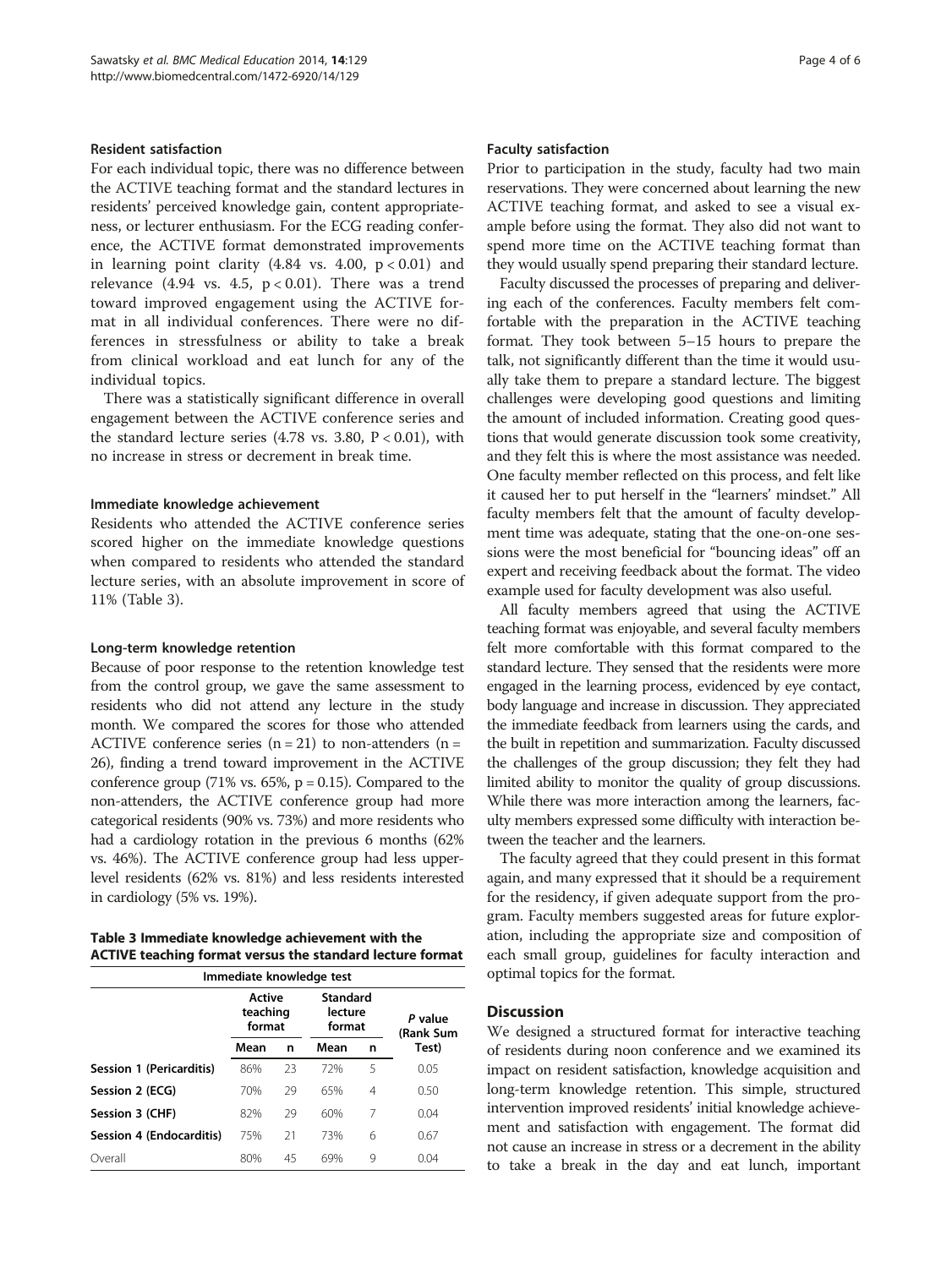outcomes to residents [[12](#page-5-0)]. The time needed for faculty development was reasonable and faculty participants felt they could continue to implement this format with little additional assistance. The ACTIVE teaching format shows promise as a method for teaching residents within the noon conference, as it allows for increased engagement without major structural changes to the residency and preserves other resident-perceived benefits of noon conference.

Other residency programs have attempted to increase engagement in their conferences through the use of teambased learning [\[17,18](#page-5-0)]. While our format may share some of the principles of team-based learning, there are many key differences. First, the ACTIVE teaching format does not require residents to prepare anything prior to attending conference. Second, the questions asked in the ACTIVE structure are not tied to a grade, unlike the readiness assurance tests in team-based learning. This allows the facilitator to ask a question that may have more than one right answer, which generates more fruitful discussion. Third, we did not structure the composition of the groups. We felt that this would be difficult with the variability of resident attendance at conference. Fourth, the ACTIVE structure can be completed within the allotted time for noon conference. Most team-based learning models take more than one hour, and have necessitated moving to an academic half-day [[18](#page-5-0)]. These differences enhance the feasibility of using the ACTIVE teaching format in residency education.

Another interesting component of the ACTIVE teaching format is the use of the card system for answering questions instead of an audience response system (ARS). The ARS is a safe way to engage individual learners anonymously within large groups settings [\[19,20](#page-5-0)]. When we discussed the use of ARS with our residents, many felt that it was not adequate at engaging them in lecture [[12\]](#page-5-0). A majority of the literature that studied student and resident satisfaction with ARS was done in the setting of newly implemented ARS [\[21](#page-5-0)-[23\]](#page-5-0), and our residency program has been using this system for several years, which may lead to decrease satisfaction over time. Also, there is literature to suggest that it is not the ARS, but the use of questions in lectures that leads to improvements in knowledge [[24](#page-5-0)]. We purposefully used large cards because they provided accountability for the learners to their answers and allowed them to compare and contrast their answers to their peers. Additionally, it gave better visual feedback to the facilitator, who could debrief specific groups and tailor comments to the specific learning needs of the groups. To address safety of the learning environment, residents were able to discuss their answers with other residents in small groups before committing within the larger group. We demonstrated that this approach did not increase the learners' sense of stress over regular lecture.

There were a few challenges to implementing this ACTIVE format. Many faculty members raised the concern that this format reduces the amount of information delivered to the learners during the conference. We know from previous studies that the lecture format did improve resident knowledge retention [[4-11](#page-5-0)], and we hypothesized that by decreasing the amount of information and increasing learner participation, we would improve overall knowledge retention. Unfortunately, we did not demonstrate an improvement in retention in the sample that we observed. Many faculty members were also concerned about loss of control over the learning environment when using active learning in a large group setting. We anticipated that by providing specific structure to the active learning, the faculty would maintain a sense of control. Faculty members were comfortable using the ACTIVE format, but still were concerned because they could not monitor the quality of discussion in each individual small group. Finally, the faculty members volunteered to participate in the study and were willing to teach using a new format. Not all faculty members may be willing to use this format. While the response to the ACTIVE format was positive, implementation within the residency program would require faculty and resident buy-in.

We acknowledge several limitations of this study. This study was performed at a single large academic institution. This may limit the generalizability, but the format can be adapted to fit other residency structures easily. This is a low cost intervention that does not require special technology. While we studied a limited number of topics, we believe the ACTIVE format can be applied to any topic in medicine; we did study topics that included both management topics (pericarditis, congestive heart failure and endocarditis) as well as skill acquisition (ECG reading). Another limitation is that we used the same faculty for the control and intervention and the faculty delivered the control lecture after receiving faculty development. This could have affected their performance on the control lecture. However, we felt the use of the same lecturer controlled for confounders, and that any spill-over effect would only bias towards no difference between the intervention and control groups. We did not do pre-test assessments of the learners, but the semi-random nature of the assignment should control for any confounders in previous achievement. While there were differences between baseline characteristics of the ACTIVE learning group and nonattenders, there was a balance of characteristics that could drive findings in either direction. We also did not want to burden the participants with additional testing. Our study included a small sample of participants, which reflects the challenge of studying a classroom environment in residency.